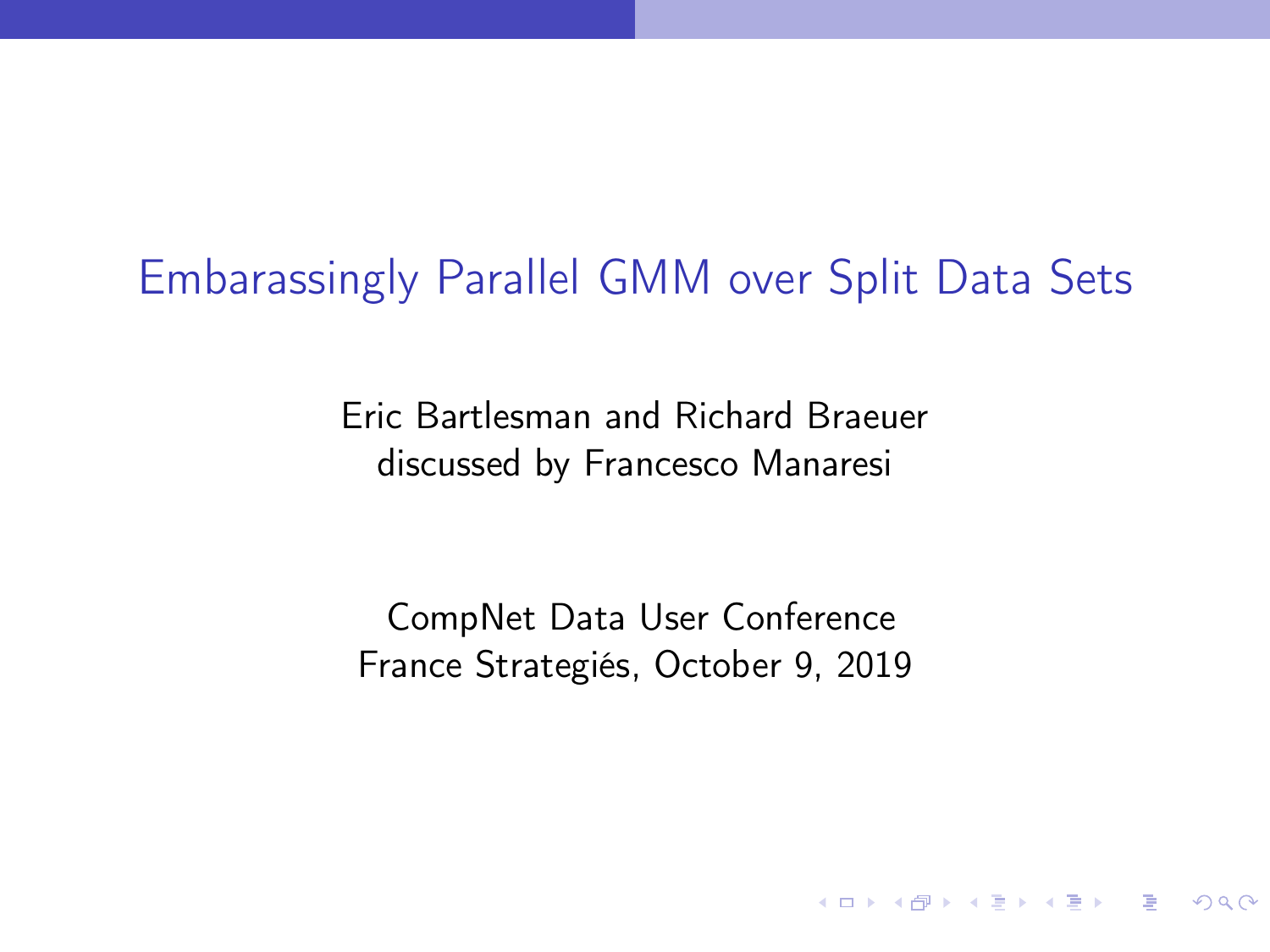## The Idea

- Develop a methodology to estimate (linear) GMM when datasets are split into subsamples that cannot be merged together.
- In a nutshell: compute each component of the numerator & the denominator of the estimator  $Z'Y/Z'X$ , then aggregate them "at home"
- Two cases, two examples:
	- Case 1: subsamples contain Z, X, and Y Example 1: disentangling credit supply vs demand using various Credit Registries
	- Case 2: X and Y are in separated datasets (and Z can be matched to both)

Example 2: effect of education on firm productivity (X employee education, Y productivity, Z -say- compulsory educ.reform)

イロト イ母 トイヨ トイヨ トー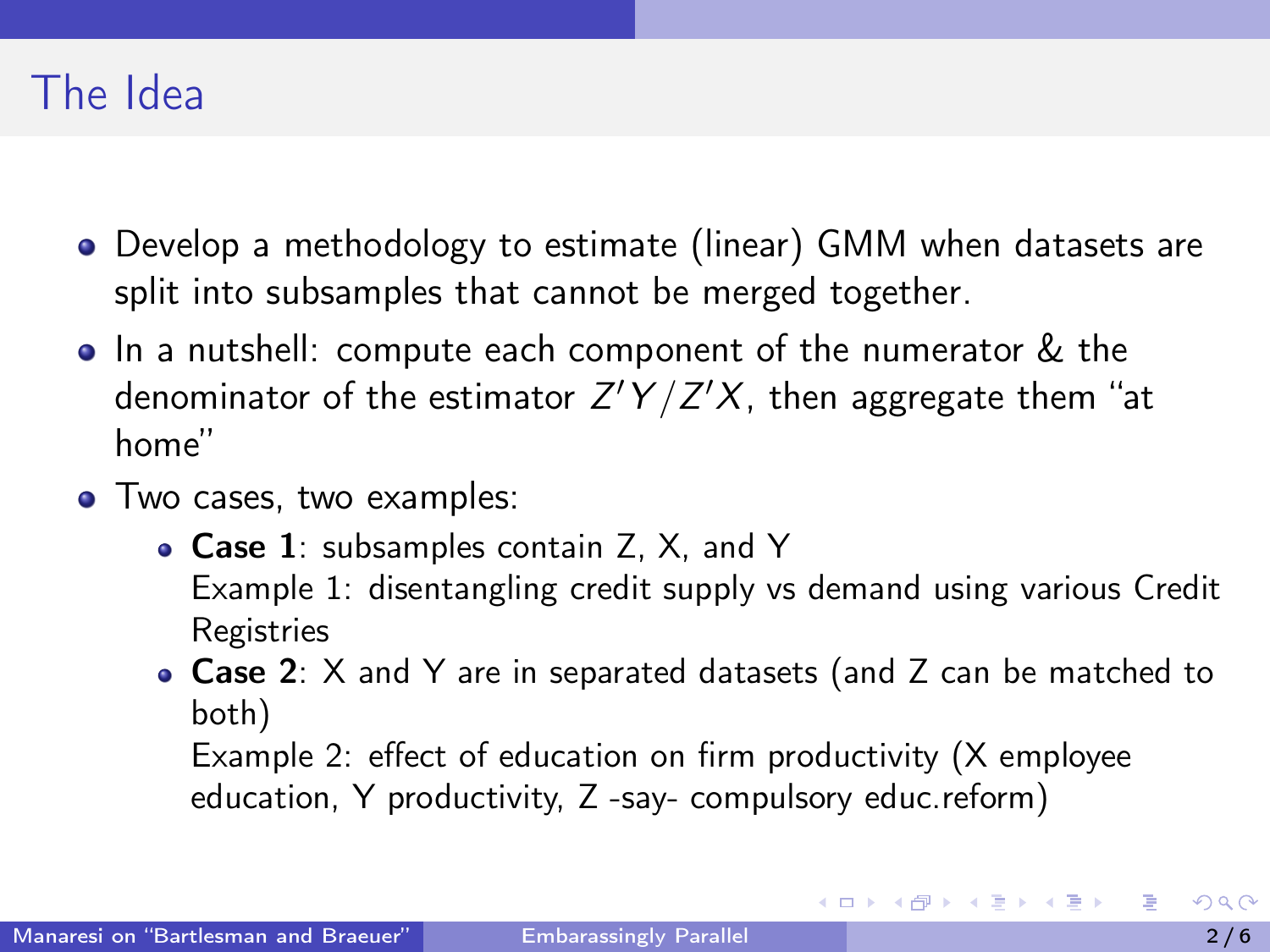# Overall Comments

- Very manageable
- Effective in allowing researchers and policy-makers to circumvent data restrictions
- Many potential applications (you name it...)

ミドマミド

4 D F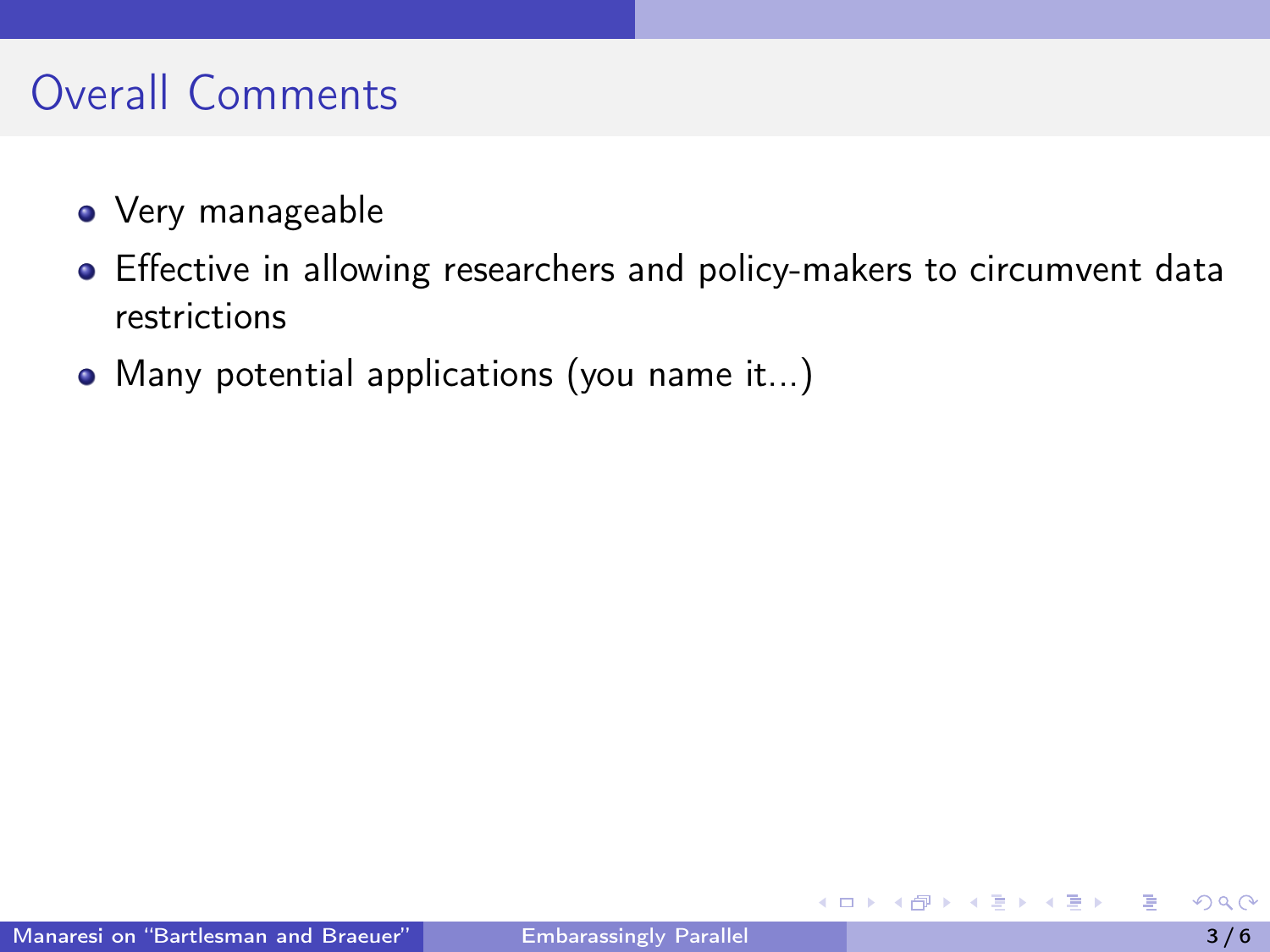# Overall Comments

- Very manageable
- Effective in allowing researchers and policy-makers to circumvent data restrictions
- Many potential applications (you name it...)

Looks like a Columbus' Egg!



化重复 化重复

**K ロ ▶ K 何 ▶**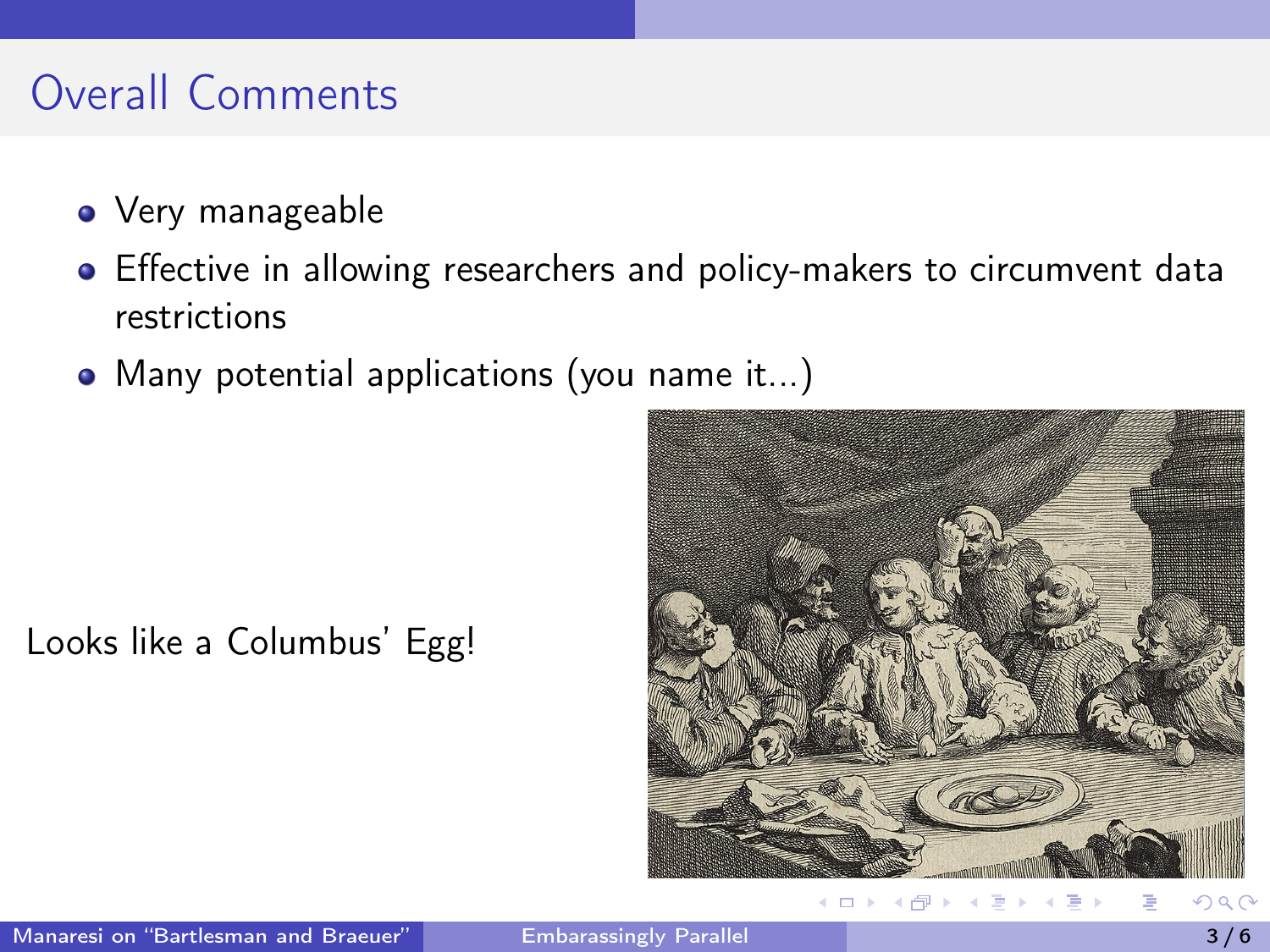#### Critical Points

The pro's and con's of cross-country? The case of production function estimation.

OR

$$
y_{ic} = f(X_{ic}, \beta_c) + \omega_{ic} \tag{1}
$$

$$
y_{ic} = f(X_{ic}, \beta) + \tilde{\omega}_{ic}
$$
 (2)

4 0 8

イ何 トイヨ トイヨ トー

if true DGP is (2), then  $\beta_c = \beta$ , if true DGP is (1), then  $\tilde{\omega}_{ic}$  is biased (shall we make cross-country comparisons with biased TFP estimates?)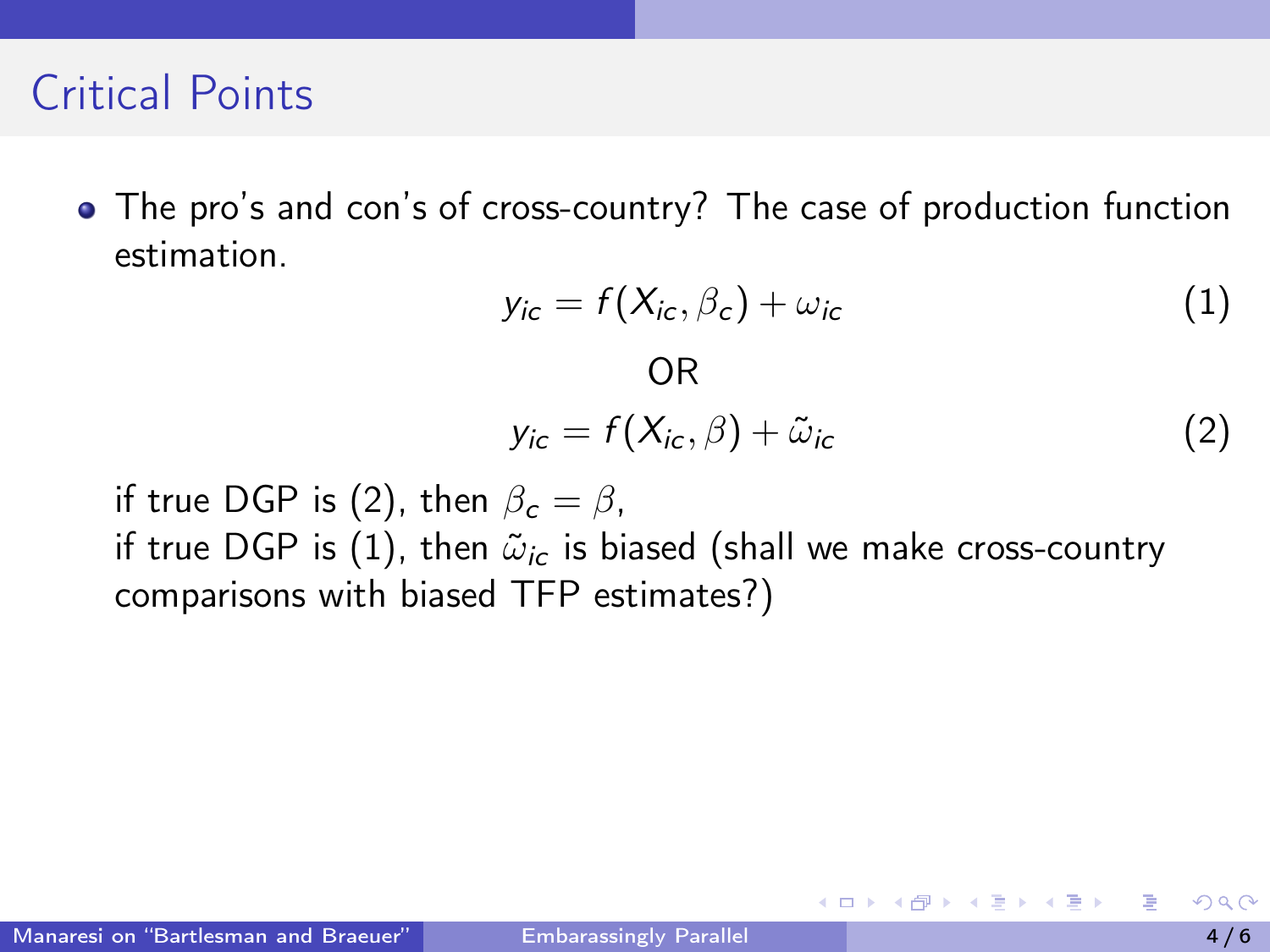## Critical Points

The pro's and con's of cross-country? The case of production function estimation.

$$
y_{ic} = f(X_{ic}, \beta_c) + \omega_{ic} \tag{1}
$$

$$
\mathsf{OR}
$$

$$
y_{ic} = f(X_{ic}, \beta) + \tilde{\omega}_{ic}
$$
 (2)

メロメ メ御 トメ ミメ メ ミメー

if true DGP is (2), then  $\beta_c = \beta$ . if true DGP is (1), then  $\tilde{\omega}_{ic}$  is biased (shall we make cross-country comparisons with biased TFP estimates?)

- What about inference? Say, for policy evaluation. Bootstrapping, wild bootstrapping, cluster-robust inference...
- $\bullet$  In Case 2: ZY and ZX samples must have strictly the same observations,

otherwise you may need a "missing at random" assumption.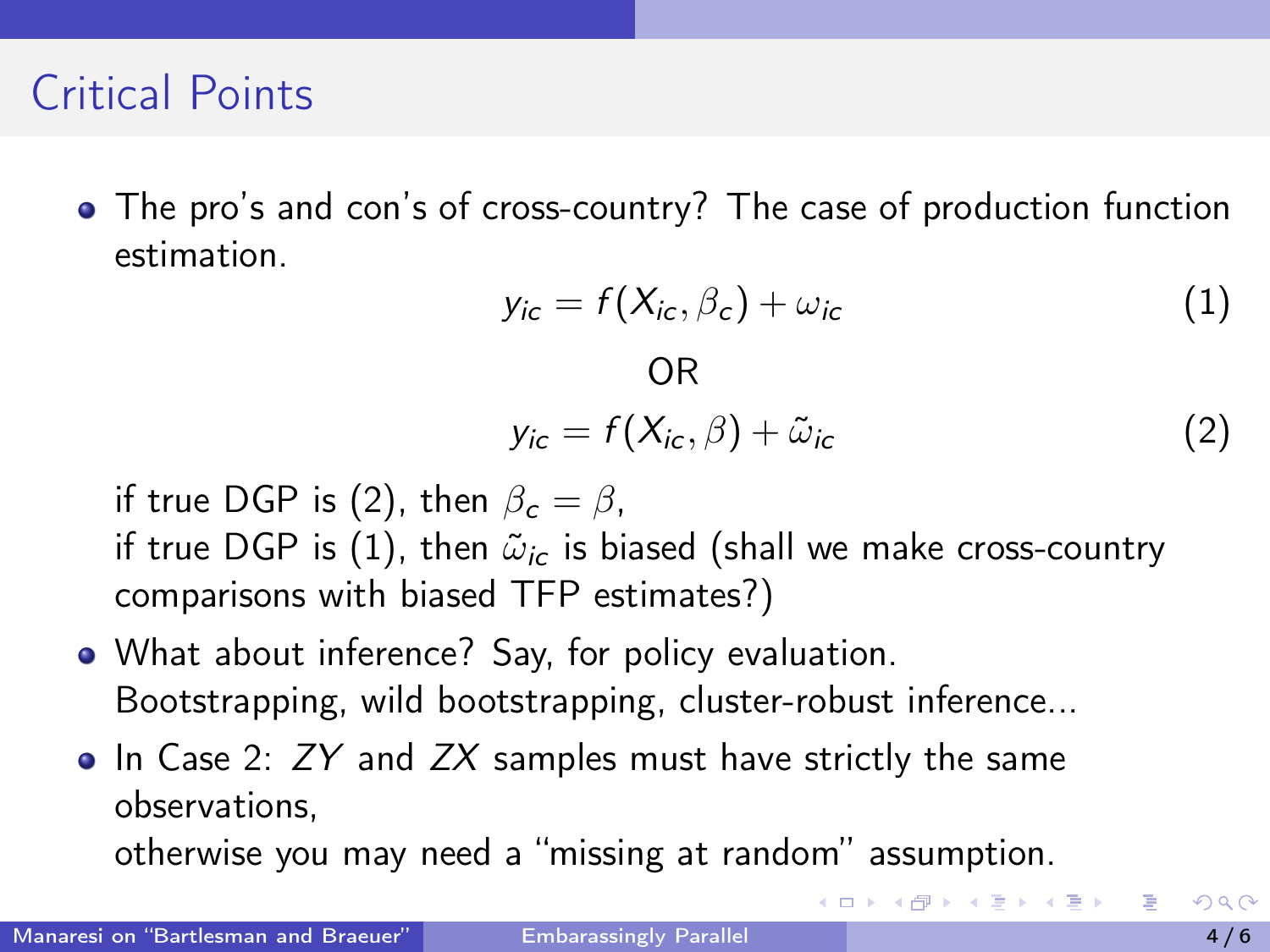# **Conclusions**

• A very interesting second-best solution. Useful for comparing across unintegrated countries (OECDs, Latin America, Asia, ...).

4 D F

重き 重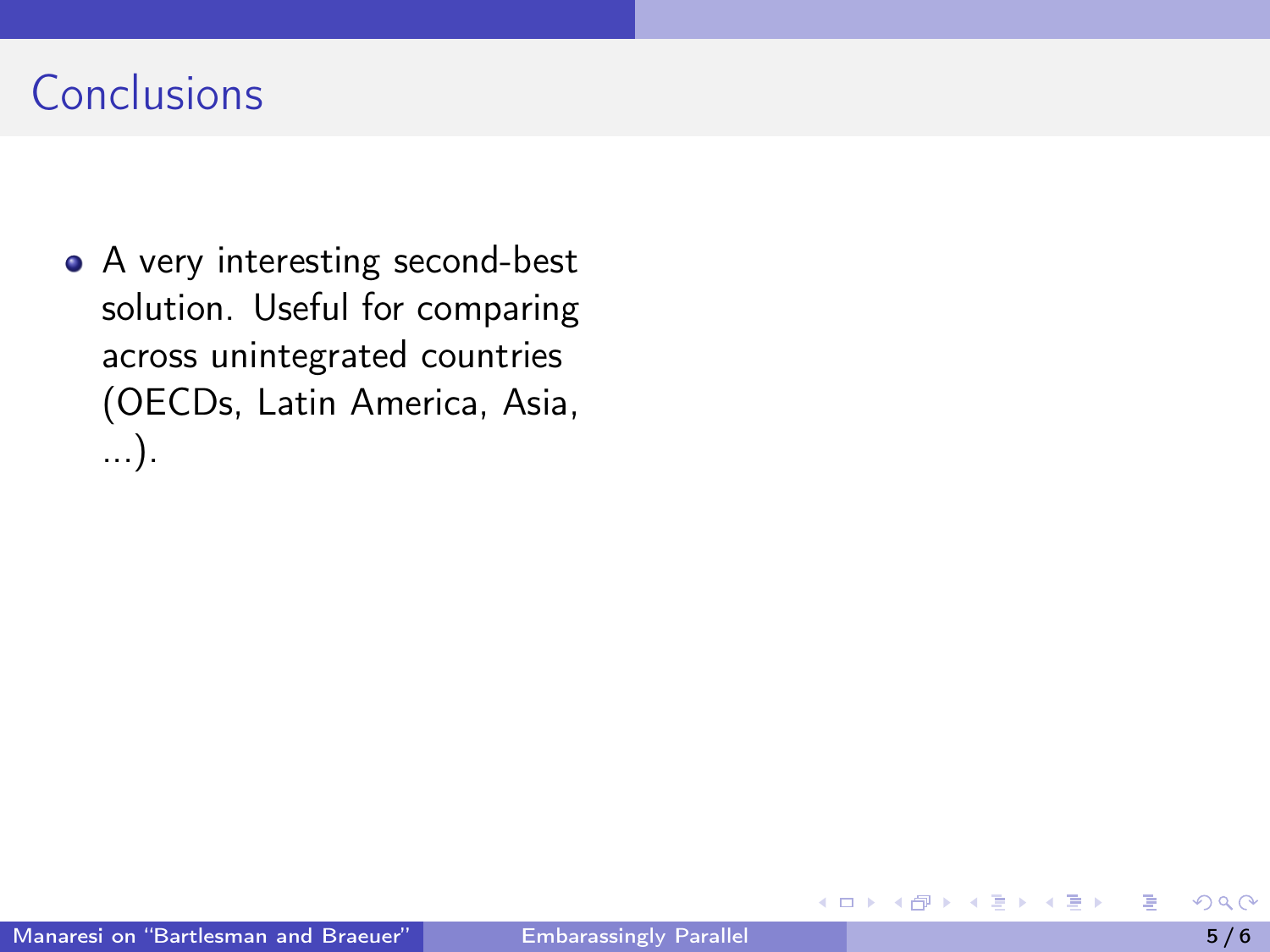# **Conclusions**

- A very interesting second-best solution. Useful for comparing across unintegrated countries (OECDs, Latin America, Asia, ...).
- **•** from Columbus' Egg to Tesla's Egg First-best for integrated economies (like EU!): allow for reliable, harmonized micro-level data at firm level. H2020 MicroProd ?